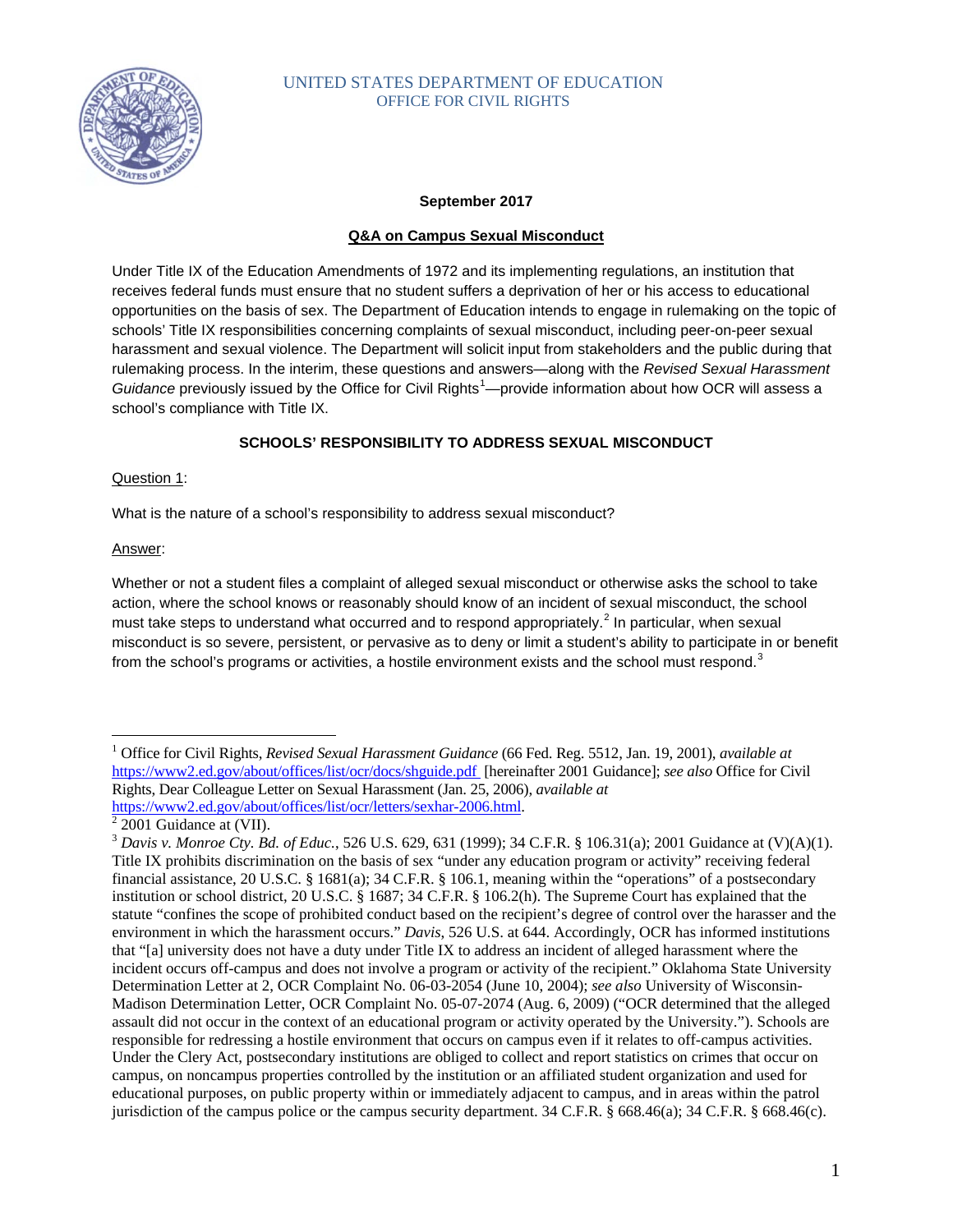Each recipient must designate at least one employee to act as a Title IX Coordinator to coordinate its responsibilities in this area.<sup>[4](#page-1-0)</sup> Other employees may be considered "responsible employees" and will help the student to connect to the Title IX Coordinator.<sup>[5](#page-1-1)</sup>

In regulating the conduct of students and faculty to prevent or redress discrimination, schools must formulate, interpret, and apply their rules in a manner that respects the legal rights of students and faculty, including those court precedents interpreting the concept of free speech.<sup>[6](#page-1-2)</sup>

# **THE CLERY ACT AND TITLE IX**

# Question 2:

What is the Clery Act and how does it relate to a school's obligations under Title IX?

# Answer:

Institutions of higher education that participate in the federal student financial aid programs are subject to the requirements of the Clery Act as well as Title IX.<sup>[7](#page-1-3)</sup> Each year, institutions must disclose campus crime statistics and information about campus security policies as a condition of participating in the federal student aid programs. The Violence Against Women Reauthorization Act of 2013 amended the Clery Act to require institutions to compile statistics for incidents of dating violence, domestic violence, sexual assault, and stalking, and to include certain policies, procedures, and programs pertaining to these incidents in the annual security reports. In October 2014, following a negotiated rulemaking process, the Department issued amended regulations to implement these statutory changes.<sup>[8](#page-1-4)</sup> Accordingly, when addressing allegations of dating violence, domestic violence, sexual assault, or stalking, institutions are subject to the Clery Act regulations as well as Title IX.

# **INTERIM MEASURES**

# Question 3:

What are interim measures and is a school required to provide such measures?

# Answer:

Interim measures are individualized services offered as appropriate to either or both the reporting and responding parties involved in an alleged incident of sexual misconduct, prior to an investigation or while an investigation is pending.<sup>[9](#page-1-5)</sup> Interim measures include counseling, extensions of time or other course-related adjustments, modifications of work or class schedules, campus escort services, restrictions on contact between the parties, changes in work or housing locations, leaves of absence, increased security and monitoring of certain areas of campus, and other similar accommodations.

<span id="page-1-0"></span><sup>&</sup>lt;sup>4</sup> 34 C.F.R. § 106.8(a).<br><sup>5</sup> 2001 Guidance at (V)(C).

<span id="page-1-2"></span><span id="page-1-1"></span><sup>6</sup> Office for Civil Rights, Dear Colleague Letter on the First Amendment (July 28, 2003), *available at*

<span id="page-1-3"></span>[https://www2.ed.gov/about/offices/list/ocr/firstamend.html;](https://www2.ed.gov/about/offices/list/ocr/firstamend.html) 2001 Guidance at (XI).<br><sup>7</sup> Jeanne Clery Disclosure of Campus Security Policy and Campus Crime Statistics Act, Pub. L. No. 101-542, 20 U.S.C. § 1092(f).<br><sup>8</sup> *See* 34 C.F.R. § 668.46.<br><sup>9</sup> *See* 2001 Guidance at (VII)(A).

<span id="page-1-4"></span>

<span id="page-1-5"></span>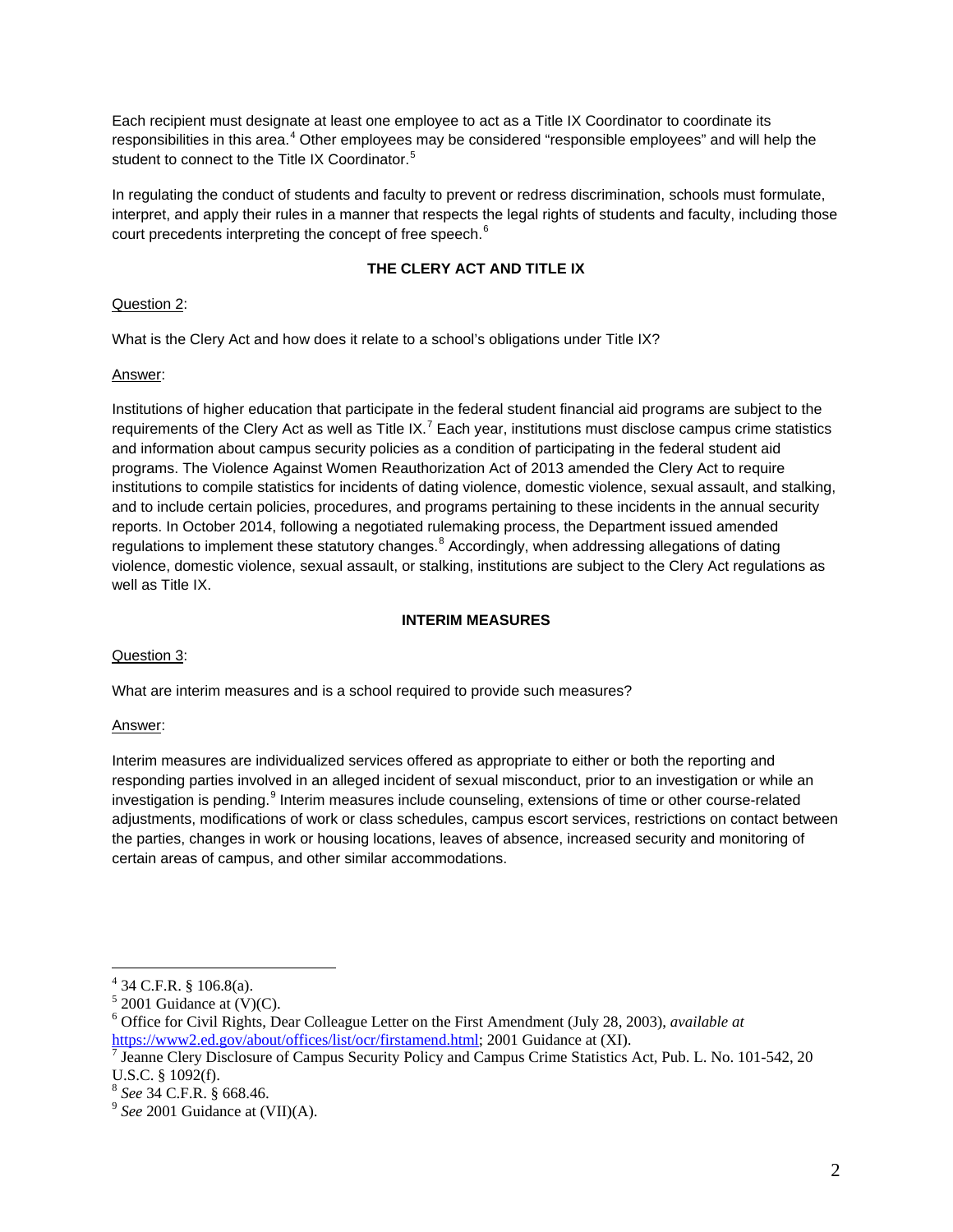It may be appropriate for a school to take interim measures during the investigation of a complaint.<sup>[10](#page-2-0)</sup> In fairly assessing the need for a party to receive interim measures, a school may not rely on fixed rules or operating assumptions that favor one party over another, nor may a school make such measures available only to one party. Interim measures should be individualized and appropriate based on the information gathered by the Title IX Coordinator, making every effort to avoid depriving any student of her or his education. The measures needed by each student may change over time, and the Title IX Coordinator should communicate with each student throughout the investigation to ensure that any interim measures are necessary and effective based on the students' evolving needs.

## **GRIEVANCE PROCEDURES AND INVESTIGATIONS**

## Question 4:

What are the school's obligations with regard to complaints of sexual misconduct?

## Answer:

A school must adopt and publish grievance procedures that provide for a prompt and equitable resolution of complaints of sex discrimination, including sexual misconduct.<sup>[11](#page-2-1)</sup> OCR has identified a number of elements in evaluating whether a school's grievance procedures are prompt and equitable, including whether the school (i) provides notice of the school's grievance procedures, including how to file a complaint, to students, parents of elementary and secondary school students, and employees; (ii) applies the grievance procedures to complaints filed by students or on their behalf alleging sexual misconduct carried out by employees, other students, or third parties; (iii) ensures an adequate, reliable, and impartial investigation of complaints, including the opportunity to present witnesses and other evidence; (iv) designates and follows a reasonably prompt time frame for major stages of the complaint process; (v) notifies the parties of the outcome of the complaint; and (vi) provides assurance that the school will take steps to prevent recurrence of sexual misconduct and to remedy its discriminatory effects, as appropriate.<sup>[12](#page-2-2)</sup>

# Question 5:

What time frame constitutes a "prompt" investigation?

## Answer:

There is no fixed time frame under which a school must complete a Title IX investigation.<sup>[13](#page-2-3)</sup> OCR will evaluate a school's good faith effort to conduct a fair, impartial investigation in a timely manner designed to provide all parties with resolution.

# Question 6:

What constitutes an "equitable" investigation?

<span id="page-2-0"></span><sup>&</sup>lt;sup>10</sup> 2001 Guidance at (VII)(A). In cases covered by the Clery Act, a school must provide interim measures upon the request of a reporting party if such measures are reasonably available. 34 C.F.R. § 668.46(b)(11)(v).

<span id="page-2-1"></span><sup>&</sup>lt;sup>11</sup> 34 C.F.R. § 106.8(b); 2001 Guidance at (V)(D); *see also* 34 C.F.R. § 668.46(k)(2)(i) (providing that a proceeding which arises from an allegation of dating violence, domestic violence, sexual assault, or stalking must "[i]nclude a prompt, fair, and impartial process from the initial investigation to the final result").<br><sup>12</sup> 2001 Guidance at (IX); *see also* 34 C.F.R. § 668.46(k). Postsecondary institutions are required to report publicly

<span id="page-2-2"></span>the procedures for institutional disciplinary action in cases of alleged dating violence, domestic violence, sexual assault, and stalking, 34 C.F.R. § 668.46 (k)(1)(i), and to include a process that allows for the extension of timeframes for good cause with written notice to the parties of the delay and the reason for the delay, 34 C.F.R.  $\S$  668.46 (k)(3)(i)(A).<br>
<sup>13</sup> 2001 Guidence at (IV); see slot 24 C.F.B.  $\S$  668.46 (2)(2)(2)(2).

<span id="page-2-3"></span><sup>§</sup> 668.46 (k)(3)(i)(A). <sup>13</sup> 2001 Guidance at (IX); *see also* 34 C.F.R. § 668.46(k)(3)(i)(A).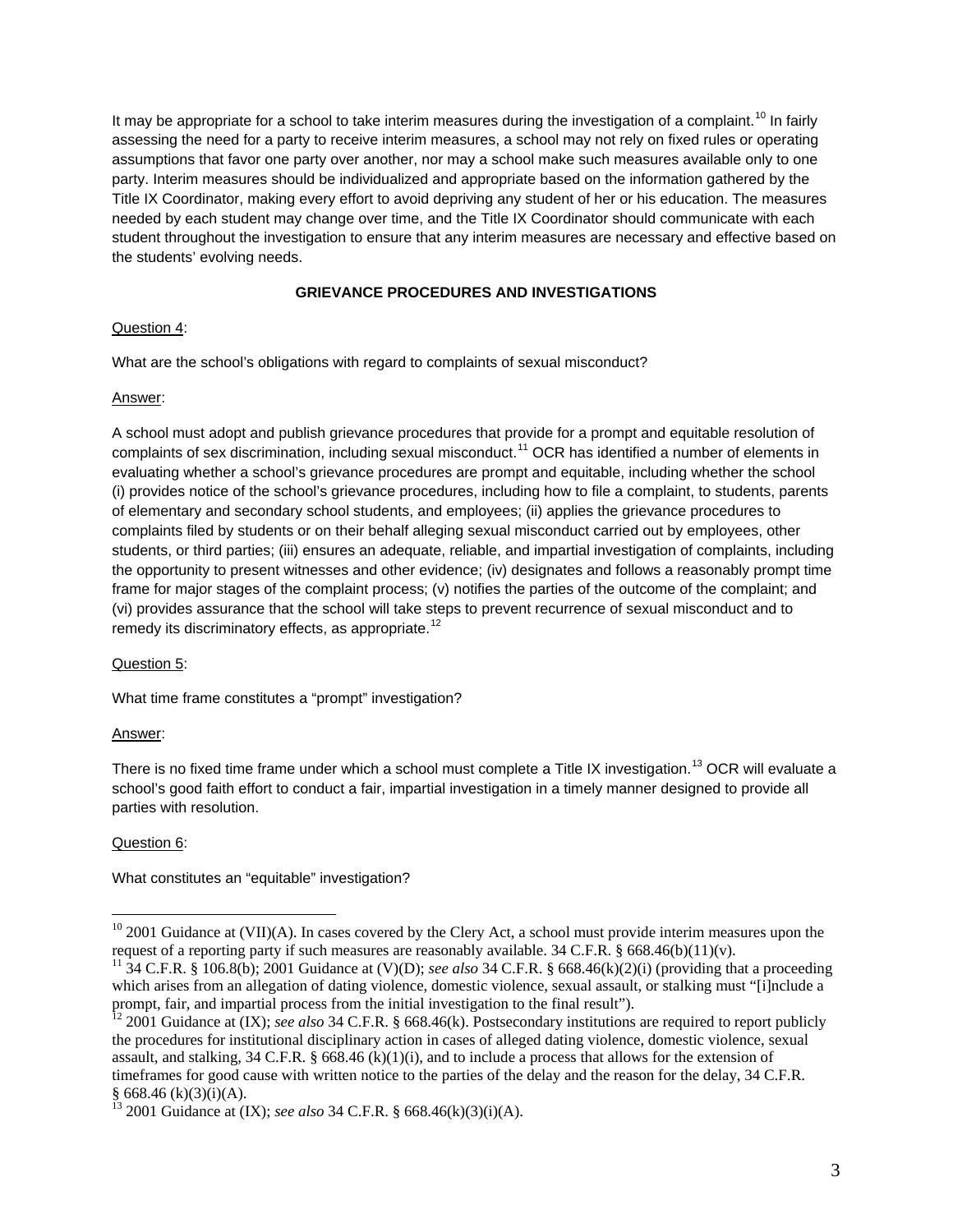#### Answer:

In every investigation conducted under the school's grievance procedures, the burden is on the school—not on the parties—to gather sufficient evidence to reach a fair, impartial determination as to whether sexual misconduct has occurred and, if so, whether a hostile environment has been created that must be redressed. A person free of actual or reasonably perceived conflicts of interest and biases for or against any party must lead the investigation on behalf of the school. Schools should ensure that institutional interests do not interfere with the impartiality of the investigation.

An equitable investigation of a Title IX complaint requires a trained investigator to analyze and document the available evidence to support reliable decisions, objectively evaluate the credibility of parties and witnesses, synthesize all available evidence—including both inculpatory and exculpatory evidence—and take into account the unique and complex circumstances of each case.<sup>[14](#page-3-0)</sup>

Any rights or opportunities that a school makes available to one party during the investigation should be made available to the other party on equal terms.<sup>[15](#page-3-1)</sup> Restricting the ability of either party to discuss the investigation (e.g., through "gag orders") is likely to deprive the parties of the ability to obtain and present evidence or otherwise to defend their interests and therefore is likely inequitable. Training materials or investigative techniques and approaches that apply sex stereotypes or generalizations may violate Title IX and should be avoided so that the investigation proceeds objectively and impartially.<sup>[16](#page-3-2)</sup>

Once it decides to open an investigation that may lead to disciplinary action against the responding party, a school should provide written notice to the responding party of the allegations constituting a potential violation of the school's sexual misconduct policy, including sufficient details and with sufficient time to prepare a response before any initial interview. Sufficient details include the identities of the parties involved, the specific section of the code of conduct allegedly violated, the precise conduct allegedly constituting the potential violation, and the date and location of the alleged incident.<sup>[17](#page-3-3)</sup> Each party should receive written notice in advance of any interview or hearing with sufficient time to prepare for meaningful participation. The investigation should result in a written report summarizing the relevant exculpatory and inculpatory evidence. The reporting and responding parties and appropriate officials must have timely and equal access to any information that will be used during informal and formal disciplinary meetings and hearings.<sup>[18](#page-3-4)</sup>

## **INFORMAL RESOLUTIONS OF COMPLAINTS**

## Question 7:

After a Title IX complaint has been opened for investigation, may a school facilitate an informal resolution of the complaint?

## Answer:

If all parties voluntarily agree to participate in an informal resolution that does not involve a full investigation and adjudication after receiving a full disclosure of the allegations and their options for formal resolution and if a school determines that the particular Title IX complaint is appropriate for such a process, the school may facilitate an informal resolution, including mediation, to assist the parties in reaching a voluntary resolution.

<span id="page-3-0"></span><sup>&</sup>lt;sup>14</sup> 2001 Guidance at (V)(A)(1)-(2); *see also* 34 C.F.R. § 668.46(k)(2)(ii).<br><sup>15</sup> 2001 Guidance at (X).<br><sup>16</sup> 34 C.F.R. § 106.31(a).<br><sup>17</sup> 2001 Guidance at (VII)(B).<br><sup>18</sup> 34 C.F.R. § 668.46(k)(3)(i)(B)(3).

<span id="page-3-1"></span>

<span id="page-3-2"></span>

<span id="page-3-3"></span>

<span id="page-3-4"></span>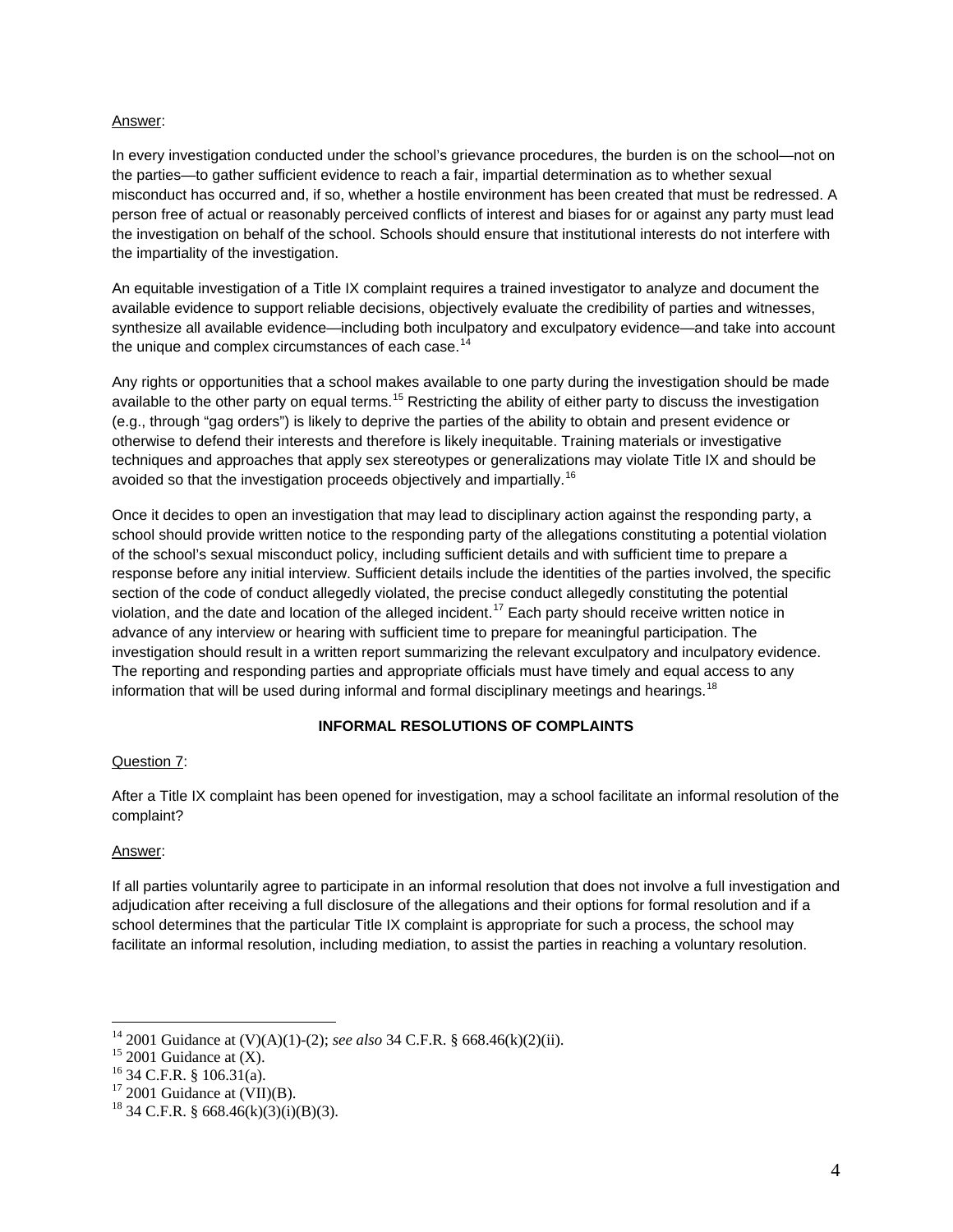### **DECISION-MAKING AS TO RESPONSIBILITY**

#### Question 8:

What procedures should a school follow to adjudicate a finding of responsibility for sexual misconduct?

#### Answer:

The investigator(s), or separate decision-maker(s), with or without a hearing, must make findings of fact and conclusions as to whether the facts support a finding of responsibility for violation of the school's sexual misconduct policy. If the complaint presented more than a single allegation of misconduct, a decision should be reached separately as to each allegation of misconduct. The findings of fact and conclusions should be reached by applying either a preponderance of the evidence standard or a clear and convincing evidence standard.<sup>[19](#page-4-0)</sup>

The decision-maker(s) must offer each party the same meaningful access to any information that will be used during informal and formal disciplinary meetings and hearings, including the investigation report.<sup>[20](#page-4-1)</sup> The parties should have the opportunity to respond to the report in writing in advance of the decision of responsibility and/or at a live hearing to decide responsibility.

Any process made available to one party in the adjudication procedure should be made equally available to the other party (for example, the right to have an attorney or other advisor present and/or participate in an interview or hearing; the right to cross-examine parties and witnesses or to submit questions to be asked of parties and witnesses).<sup>[21](#page-4-2)</sup> When resolving allegations of dating violence, domestic violence, sexual assault, or stalking, a postsecondary institution must "[p]rovide the accuser and the accused with the same opportunities to have others present during any institutional disciplinary proceeding, including the opportunity to be accompanied to any related meeting or proceeding by the advisor of their choice."<sup>[22](#page-4-3)</sup> In such disciplinary proceedings and any related meetings, the institution may "[n]ot limit the choice of advisor or presence for either the accuser or the accused" but "may establish restrictions regarding the extent to which the advisor may participate in the proceedings."[23](#page-4-4)

Schools are cautioned to avoid conflicts of interest and biases in the adjudicatory process and to prevent institutional interests from interfering with the impartiality of the adjudication. Decision-making techniques or approaches that apply sex stereotypes or generalizations may violate Title IX and should be avoided so that the adjudication proceeds objectively and impartially.

<span id="page-4-0"></span> $19$  The standard of evidence for evaluating a claim of sexual misconduct should be consistent with the standard the school applies in other student misconduct cases. In a recent decision, a court concluded that a school denied "basic fairness" to a responding party by, among other things, applying a lower standard of evidence only in cases of alleged sexual misconduct. *Doe v. Brandeis Univ*., 177 F. Supp. 3d 561, 607 (D. Mass. 2016) ("[T]he lowering of the standard appears to have been a deliberate choice by the university to make cases of sexual misconduct easier to prove—and thus more difficult to defend, both for guilty and innocent students alike. It retained the higher standard for virtually all other forms of student misconduct. The lower standard may thus be seen, in context, as part of an effort to tilt the playing field against accused students, which is particularly troublesome in light of the elimination of other basic rights of the accused."). When a school applies special procedures in sexual misconduct cases, it suggests a discriminatory purpose and should be avoided. A postsecondary institution's annual security report must describe the standard of evidence that will be used during any institutional disciplinary proceeding arising from an allegation of dating violence, domestic violence, sexual assault, or stalking, 34 C.F.R. § 668.46(k)(1)(i

<span id="page-4-2"></span><span id="page-4-1"></span><sup>&</sup>lt;sup>20</sup> 34 C.F.R. § 668.46(k)(3)(i)(B)(3).<br><sup>21</sup> A school has discretion to reserve a right of appeal for the responding party based on its evaluation of due process concerns, as noted in Question 11.

<span id="page-4-3"></span><sup>&</sup>lt;sup>22</sup> 34 C.F.R. § 668.46(k)(2)(iii).<br><sup>23</sup> 34 C.F.R. § 668.46(k)(2)(iv).

<span id="page-4-4"></span>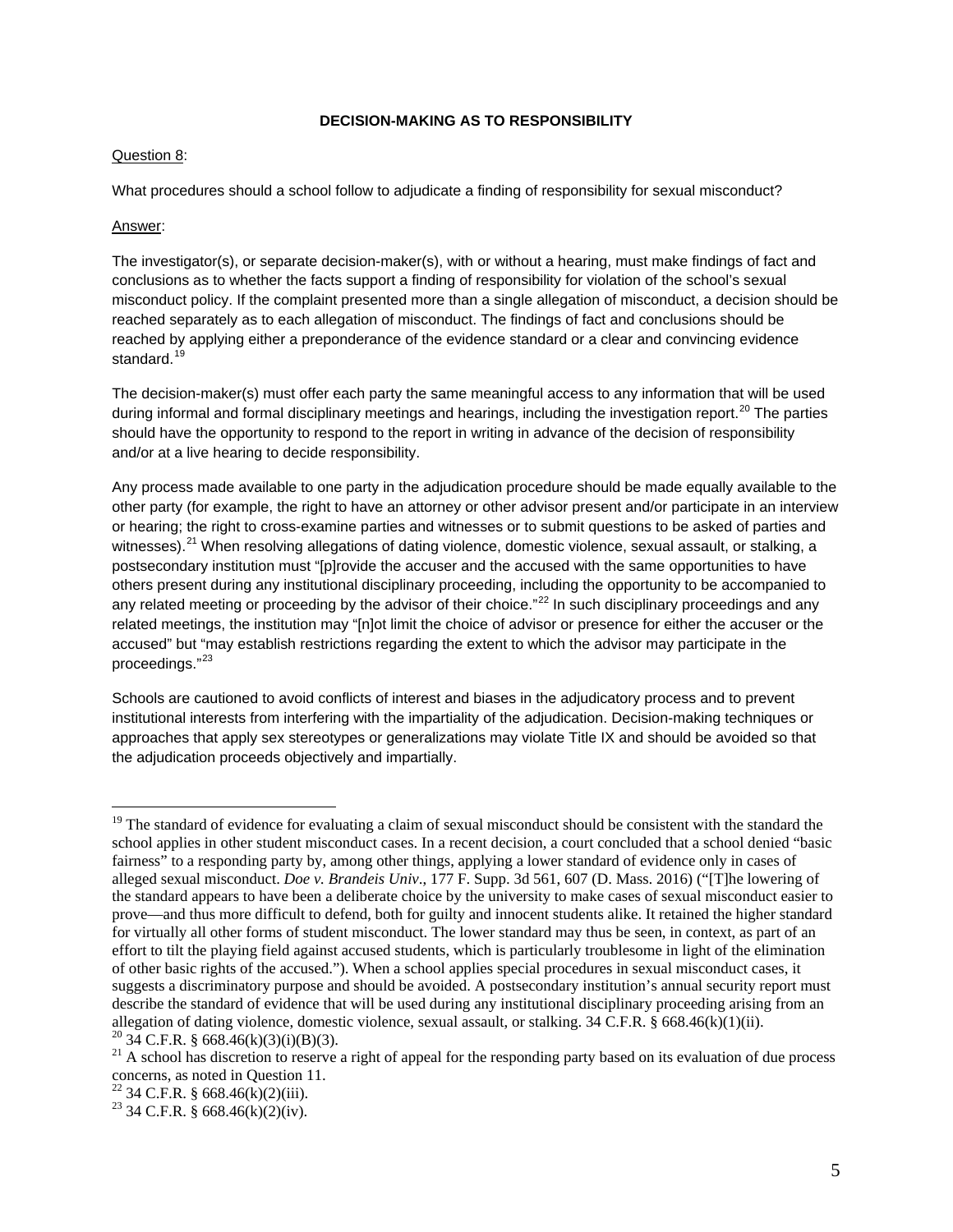## **DECISION-MAKING AS TO DISCIPLINARY SANCTIONS**

#### Question 9:

What procedures should a school follow to impose a disciplinary sanction against a student found responsible for a sexual misconduct violation?

### Answer:

The decision-maker as to any disciplinary sanction imposed after a finding of responsibility may be the same or different from the decision-maker who made the finding of responsibility. Disciplinary sanction decisions must be made for the purpose of deciding how best to enforce the school's code of student conduct while considering the impact of separating a student from her or his education. Any disciplinary decision must be made as a proportionate response to the violation.<sup>[24](#page-5-0)</sup> In its annual security report, a postsecondary institution must list all of the possible sanctions that the institution may impose following the results of any institutional disciplinary proceeding for an allegation of dating violence, domestic violence, sexual assault, or stalking.<sup>[25](#page-5-1)</sup>

#### **NOTICE OF OUTCOME AND APPEALS**

#### Question 10:

What information should be provided to the parties to notify them of the outcome?

#### Answer:

OCR recommends that a school provide written notice of the outcome of disciplinary proceedings to the reporting and responding parties concurrently. The content of the notice may vary depending on the underlying allegations, the institution, and the age of the students. Under the Clery Act, postsecondary institutions must provide simultaneous written notification to both parties of the results of the disciplinary proceeding along with notification of the institution's procedures to appeal the result if such procedures are available, and any changes to the result when it becomes final.<sup>[26](#page-5-2)</sup> This notification must include any initial, interim, or final decision by the institution; any sanctions imposed by the institution; and the rationale for the result and the sanctions.<sup>[27](#page-5-3)</sup> For proceedings not covered by the Clery Act, such as those arising from allegations of harassment, and for all proceedings in elementary and secondary schools, the school should inform the reporting party whether it found that the alleged conduct occurred, any individual remedies offered to the reporting party or any sanctions imposed on the responding party that directly relate to the reporting party, and other steps the school has taken to eliminate the hostile environment, if the school found one to exist.<sup>[28](#page-5-4)</sup> In an elementary or secondary school, the notice should be provided to the parents of students under the age of 18 and directly to students who are 18 years of age or older. $^{29}$  $^{29}$  $^{29}$ 

<span id="page-5-2"></span>

<span id="page-5-1"></span><span id="page-5-0"></span><sup>&</sup>lt;sup>24</sup> 34 C.F.R. § 106.8(b); 2001 Guidance at (VII)(A).<br><sup>25</sup> 34 C.F.R. § 668.46(k)(1)(iii).<br><sup>26</sup> 34 C.F.R. § 668.46(k)(2)(v). The Clery Act applies to proceedings arising from allegations of dating violence,<br>domestic violen

<span id="page-5-5"></span>

<span id="page-5-4"></span><span id="page-5-3"></span><sup>&</sup>lt;sup>27</sup> 34 C.F.R. § 668.46(k)(3)(iv). <sup>28</sup> A sanction that directly relates to the reporting party would include, for example, an order that the responding  $^{28}$ party stay away from the reporting party. *See* 2001 Guidance at vii n.3. This limitation allows the notice of outcome to comply with the requirements of the Family Educational Rights and Privacy Act. *See* 20 U.S.C. § 1232g(a)(1)(A); 34 C.F.R. § 99.10; 34 C.F.R. § 99.12(a). FERPA provides an exception to its requirements only for a postsecondary institution to communicate the results of a disciplinary proceeding to the reporting party in cases of alleged crimes of violence or specific nonforcible sex offenses. 20 U.S.C. § 1232g(b)(6); 34 C.F.R. § 99.31(a)(13). <sup>29</sup> 20 U.S.C. § 1232g(d).